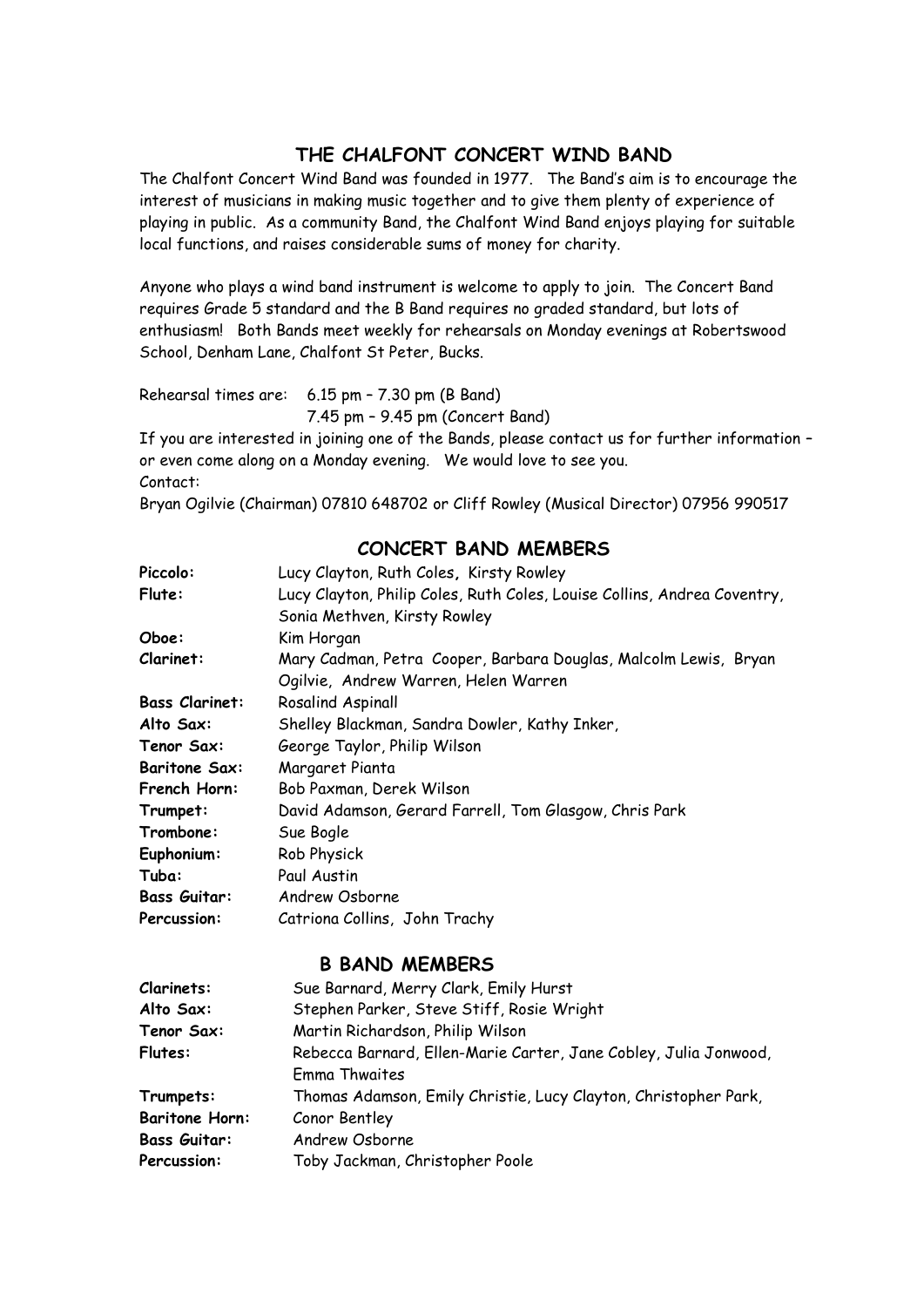

President – Derek Wilson

# Concert

by

### THE CHALFONT CONCERT WIND BANDS

at

The Church of The Immaculate Heart of Mary Great Missenden

on

Friday 2nd December 2005 at 7.45 pm

**Director of Music: Cliff Rowley**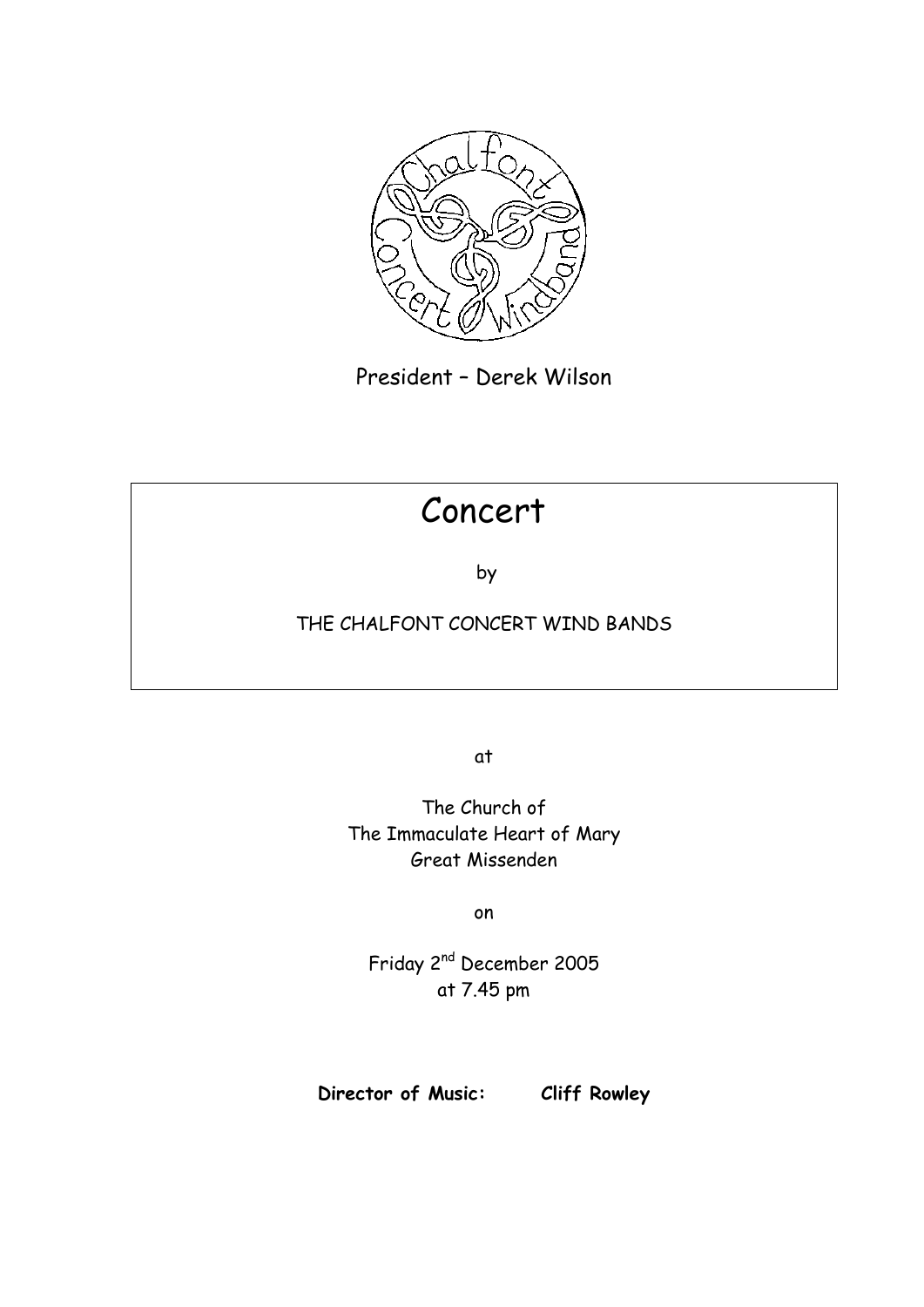# **CHALFONT CONCERT WIND BAND Conductor Cliff Rowley**

| The National Anthem                                                                                                                             |                                             |
|-------------------------------------------------------------------------------------------------------------------------------------------------|---------------------------------------------|
| Florentiner March                                                                                                                               | Julius Fucik<br>arr Barsotti                |
| <b>Russlan and Ludmilla</b>                                                                                                                     | M Glinka<br>arr F Winterbottom              |
| Selection from Mary Poppins                                                                                                                     | R M Sherman/R B Sherman<br>arr Ted Ricketts |
| Pink Panther<br>(featuring George Taylor)                                                                                                       | arr Cliff Rowley                            |
| <b>English Folk Song Suite</b><br>No 1 March - Seventeen Come Sunday<br>No 2 Intermezzo - My Bonny Boy<br>No 3 March - Folk songs from Somerset | R Vaughan Williams                          |

### **Conductor Derek Wilson**

**Troika from Lieutenant Kije Suite S Prokofiev arr H Walters**

**Christmas Festival Leroy Anderson**

**Introduction to the Society for Mucopolysaccharide Diseases, followed by a collection in aid of the Society.**

# **CHALFONT CLARINET QUARTET**

(Bryan Ogilvie, Petra Cooper, Mary Cadman and Rosalind Aspinall)

**Duet for Papagena and Papageno Mozart from The Magic Flute arr Franz Lotz**

**Tango Piazzolla John Fairhead**

# **INTERVAL**

Refreshments will be served in Damien Hall (downstairs)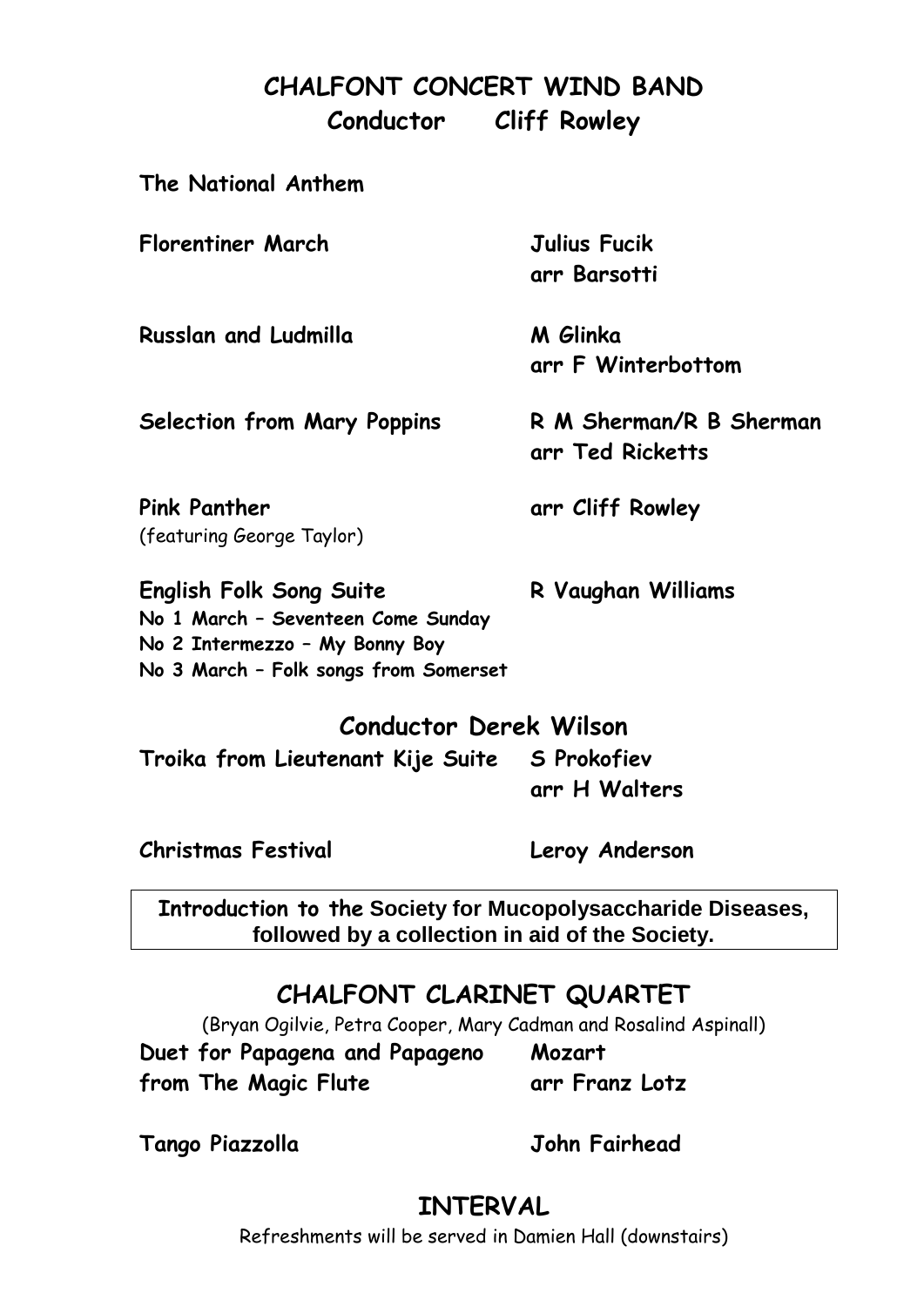# **CHALFONT B BAND**

**Conductor Cliff Rowley**

**The Great Escape E Bernstein**

**arr Cliff Rowley**

**Mission Impossible Schifrin**

**arr Cliff Rowley**

**Walking in the Air from "The Snowman" Howard Blake** (featuring Kirsty Rowley) **arr Cliff Rowley**

**Raiders of the Lost Ark John Williams** (featuring Merry Clark) **arr Cliff Rowley**

## **CHALFONT CONCERT BAND**

**Conductor Cliff Rowley**

**Sleigh Ride Leroy Anderson**

Excerpts from the Works of **Arr W** J Duthoit **Robert Farnon**

**The Phantom of the Opera Andrew Lloyd Webber**

**arr Paul Murtha**

### **DRAWING OF THE RAFFLE**

### **THE CHALFONT WIND BANDS**

**Conductor Cliff Rowley**

**Pirates of the Caribbean Klaus Badlet**

**arr Cliff Rowley**

**Christmas Selection Cliff Rowley**

(featuring George Taylor, Cliff Rowley, David Adamson, Bryan Ogilvie, Mary Cadman, Steve Parker and Steve Stiff)

### **White Christmas Irving Berlin**

(featuring the Audience – see song sheet) **arr John Edmondson**